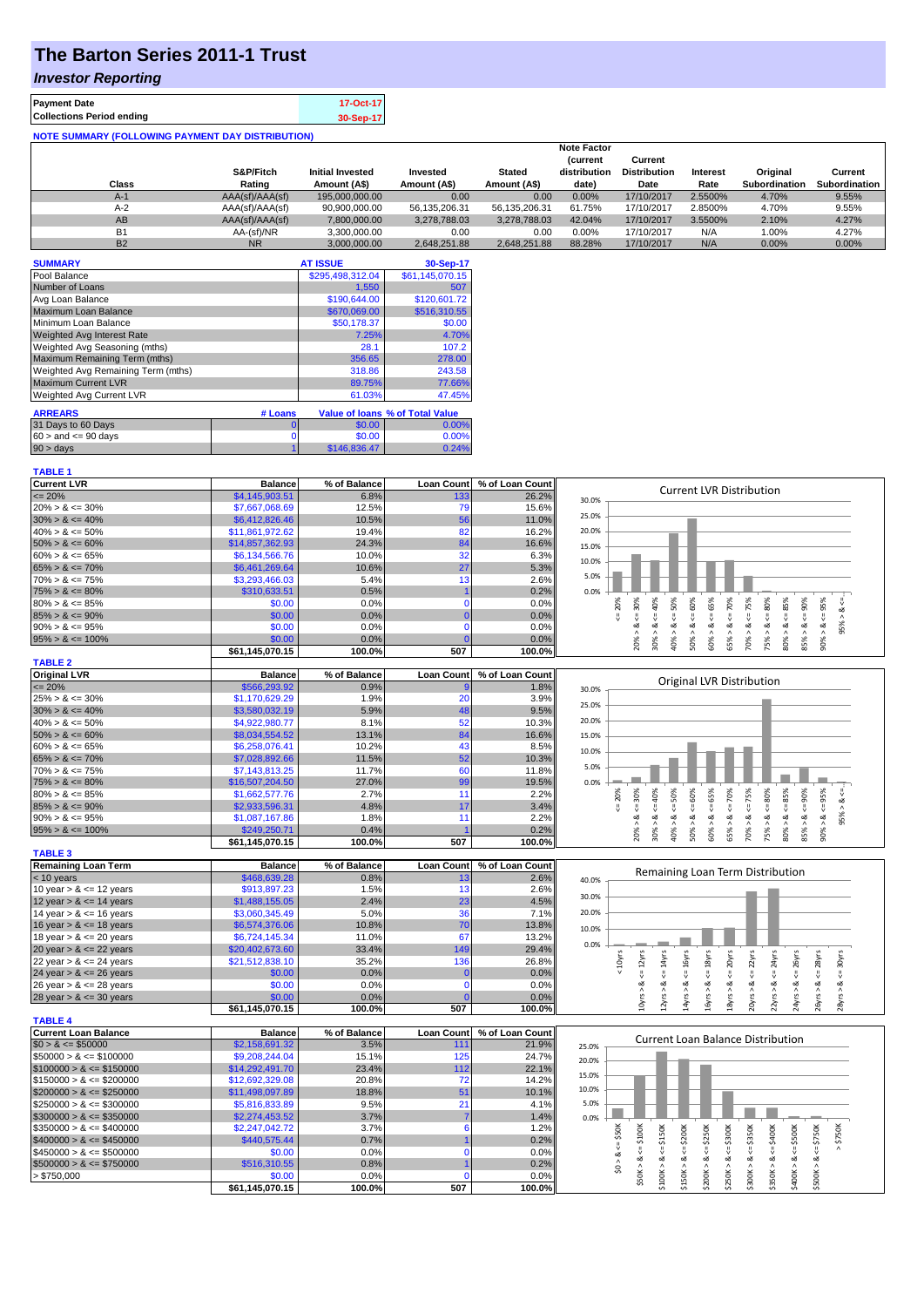## **The Barton Series 2011-1 Trust**

### *Investor Reporting*

| <b>Payment Date</b>                                             |                                   | 17-Oct-17         |                             |                            |                                                                                                                                                                     |
|-----------------------------------------------------------------|-----------------------------------|-------------------|-----------------------------|----------------------------|---------------------------------------------------------------------------------------------------------------------------------------------------------------------|
| <b>Collections Period ending</b>                                |                                   | 30-Sep-17         |                             |                            |                                                                                                                                                                     |
| <b>TABLE 5</b>                                                  |                                   |                   |                             |                            |                                                                                                                                                                     |
| <b>Loan Seasoning</b>                                           | <b>Balance</b>                    | % of Balance      | <b>Loan Count</b>           | % of Loan Count            | Loan Seasoning Distribution                                                                                                                                         |
| $= 6$ mths                                                      | \$0.00                            | 0.0%<br>0.0%      | $\mathbf{0}$<br>$\mathbf 0$ | 0.0%<br>0.0%               | 40.0%<br>35.0%                                                                                                                                                      |
| $> 8 \le 12$ mth<br>$12 > 8 \le 18$ mths                        | \$0.00<br>\$0.00                  | 0.0%              | $\mathbf{0}$                | 0.0%                       | 30.0%                                                                                                                                                               |
| $18 > 8 \le 24$ mths                                            | \$0.00                            | 0.0%              | $\mathbf 0$                 | 0.0%                       | 25.0%                                                                                                                                                               |
| $2 > 8 \le 3$ years                                             | \$0.00                            | 0.0%              | $\bf{0}$                    | 0.0%                       | 20.0%                                                                                                                                                               |
| $3 > 8 \le 4$ years                                             | \$0.00                            | 0.0%              | $\Omega$                    | 0.0%                       | 15.0%                                                                                                                                                               |
| $4 > 8 \le 5$ years                                             | \$0.00                            | 0.0%              | $\Omega$                    | 0.0%                       | 10.0%<br>5.0%                                                                                                                                                       |
| $5 > 8 \le 6$ years                                             | \$0.00                            | 0.0%              | $\mathbf 0$                 | 0.0%                       | 0.0%                                                                                                                                                                |
| $6 > 8 \le 7$ years                                             | \$2,760,971.30                    | 4.5%              | 16                          | 3.2%                       | mths<br>years<br>mths                                                                                                                                               |
| $7 > 8 \le 8$ years                                             | \$21,642,586.11                   | 35.4%             | 144                         | 28.4%                      | $\leq 12$ mth<br>$\leq 6$ years<br>$<=8$ years<br>$<= 9$ years<br>24 mths<br>$\leq 4$ years<br>$\leq 10$ years<br>$\circ$                                           |
| $8 > 8 \le 9$ years<br>$9 > 8 \le 10$ years                     | \$16,265,553.01<br>\$7,504,504.15 | 26.6%<br>12.3%    | 124<br>66                   | 24.5%<br>13.0%             | $5 = 18$<br>ű                                                                                                                                                       |
| > 10 years                                                      | \$12,971,455.58                   | 21.2%             | 157                         | 31.0%                      | $2 > 8 < = 3$ years<br>$4 > 8 \leq S$ years<br>$6 > 8 <= 7$<br>$<=$<br>⊗<br>∧<br>∝<br>5 > 8<br>ಹ<br>$9 - 8$<br>$\hat{z}$<br>$\stackrel{\wedge}{\circ}$<br>$\hat{3}$ |
|                                                                 | \$61,145,070.15                   | 100.0%            | 507                         | 100.0%                     | $18 >$<br>$_{12}^{\circ}$                                                                                                                                           |
| <b>TABLE 6</b>                                                  |                                   |                   |                             |                            |                                                                                                                                                                     |
| Postcode Concentration (top 10 by value                         | <b>Balance</b>                    | % of Balance      | <b>Loan Count</b>           | % of Loan Count            | Geographic Distribution                                                                                                                                             |
| 5700                                                            | \$2,031,709.27                    | 3.3%              |                             | 0.2%                       | 0.7%                                                                                                                                                                |
| 2905                                                            | \$1,651,396.46                    | 2.7%              | -1                          | 0.2%                       | 16.2%                                                                                                                                                               |
| 2614<br>2617                                                    | \$1,521,396.07<br>\$1,466,018.60  | 2.5%<br>2.4%      | 6<br>4                      | 1.2%<br>0.8%               |                                                                                                                                                                     |
| 2602                                                            | \$1,283,932.43                    | 2.1%              |                             | 1.0%                       | 6.1%                                                                                                                                                                |
| 5159                                                            | \$1,273,297.20                    | 2.1%              |                             | 0.2%                       |                                                                                                                                                                     |
| 6210                                                            | \$1,245,912.99                    | 2.0%              |                             | 0.2%                       | 52.8%                                                                                                                                                               |
| 5162                                                            | \$1,225,893.47                    | 2.0%              |                             | 0.2%                       |                                                                                                                                                                     |
| 2615                                                            | \$1,130,174.05                    | 1.8%              |                             | 0.8%                       | 24.1%                                                                                                                                                               |
| 2620                                                            | \$1,123,854.12                    | 1.8%              | 6                           | 1.2%                       |                                                                                                                                                                     |
| <b>TABLE 7</b>                                                  |                                   |                   |                             |                            |                                                                                                                                                                     |
| <b>Geographic Distribution</b>                                  | <b>Balance</b>                    | % of Balance      | <b>Loan Count</b>           | % of Loan Count            | SA ACT NSW WA Other                                                                                                                                                 |
| <b>Australian Capital Territory</b>                             | \$14,757,971.14                   | 24.1%             | 95                          | 18.7%                      |                                                                                                                                                                     |
| New South Wales                                                 | \$3,719,407.37                    | 6.1%              | 26                          | 5.1%                       |                                                                                                                                                                     |
| Northern Territory                                              | \$0.00                            | 0.0%              | $\mathbf{0}$                | 0.0%                       | Metro / Non-Metro / Inner City Distribution<br>0.7%                                                                                                                 |
| Queensland<br>South Australia                                   | \$0.00                            | 0.0%              | $\mathbf 0$                 | 0.0%                       | 15.4%                                                                                                                                                               |
| Tasmania                                                        | \$32,298,709.37<br>\$0.00         | 52.8%<br>0.0%     | 310<br>$\mathbf 0$          | 61.1%<br>0.0%              |                                                                                                                                                                     |
| Victoria                                                        | \$449,000.84                      | 0.7%              | 5                           | 1.0%                       |                                                                                                                                                                     |
| Western Australia                                               | \$9,919,981.43                    | 16.2%             | 71                          | 14.0%                      |                                                                                                                                                                     |
|                                                                 | \$61,145,070.15                   | 100.0%            | 507                         | 100.0%                     |                                                                                                                                                                     |
| <b>TABLE 8</b>                                                  |                                   |                   |                             |                            |                                                                                                                                                                     |
| Metro/Non-Metro/Inner-City                                      | <b>Balance</b>                    | % of Balance      | <b>Loan Count</b>           | % of Loan Count            | 83.9%                                                                                                                                                               |
| Metro                                                           | \$51,322,779.00                   | 83.9%             | 418                         | 82.4%                      |                                                                                                                                                                     |
| Non-metro<br>Inner city                                         | \$9,410,943.58                    | 15.4%<br>0.7%     | 86                          | 17.0%<br>0.6%              |                                                                                                                                                                     |
|                                                                 | \$411,347.57<br>\$61,145,070.15   | 100.0%            | 507                         | 100.0%                     | Metro<br>Non-metro<br>Inner city                                                                                                                                    |
| <b>TABLE 9</b>                                                  |                                   |                   |                             |                            |                                                                                                                                                                     |
| <b>Property Type</b>                                            | <b>Balance</b>                    | % of Balance      |                             | Loan Count % of Loan Count |                                                                                                                                                                     |
| <b>Residential House</b>                                        | \$56,424,853.74                   | 92.3%             | 465                         | 91.7%                      | Occupancy Type Distribution                                                                                                                                         |
| <b>Residential Unit</b>                                         | \$4,522,138.18                    | 7.4%              | 41                          | 8.1%                       | 5.0%                                                                                                                                                                |
| Rural<br>Semi-Rural                                             | \$0.00<br>\$198,078.23            | 0.0%<br>0.3%      | $\overline{0}$              | 0.0%<br>0.2%               |                                                                                                                                                                     |
|                                                                 | \$61,145,070.15                   | 100.0%            | 507                         | 100.0%                     |                                                                                                                                                                     |
| <b>TABLE 10</b>                                                 |                                   |                   |                             |                            |                                                                                                                                                                     |
| <b>Occupancy Type</b>                                           | <b>Balance</b>                    | % of Balance      |                             | Loan Count % of Loan Count |                                                                                                                                                                     |
| Owner Occupied                                                  | \$58,066,304.98                   | 95.0%             | 478                         | 94.3%                      |                                                                                                                                                                     |
| Investment                                                      | \$3,078,765.17                    | $5.0\%$           |                             | 5.7%                       |                                                                                                                                                                     |
|                                                                 | \$61,145,070.15                   | 100.0%            | 507                         | 100.0%                     | 95.0%                                                                                                                                                               |
| <b>TABLE 11</b><br><b>Employment Type Distribution</b>          | <b>Balance</b>                    | % of Balance      | <b>Loan Count</b>           | % of Loan Count            | Owner Occupied<br>Investment                                                                                                                                        |
| Contractor                                                      | \$586,774.85                      | 1.0%              |                             | 1.2%                       |                                                                                                                                                                     |
| Pay-as-you-earn employee (casual)                               | \$1,328,521.51                    | 2.2%              | 10                          | 2.0%                       |                                                                                                                                                                     |
| Pay-as-you-earn employee (full time)                            | \$48,964,019.75                   | 80.1%             | 392                         | 77.3%                      | <b>LMI Provider Distribution</b>                                                                                                                                    |
| Pay-as-you-earn employee (part time)                            | \$4,656,353.26                    | 7.6%              | 45                          | 8.9%                       | 5.9%                                                                                                                                                                |
| Self employed                                                   | \$1,827,548.35                    | 3.0%              | 16                          | 3.2%                       |                                                                                                                                                                     |
| No data                                                         | \$3,781,852.43<br>\$61,145,070.15 | 6.2%<br>100.0%    | 38<br>507                   | 7.5%<br>100.0%             |                                                                                                                                                                     |
| <b>TABLE 12</b>                                                 |                                   |                   |                             |                            |                                                                                                                                                                     |
| <b>LMI Provider</b>                                             | <b>Balance</b>                    | % of Balance      |                             | Loan Count % of Loan Count |                                                                                                                                                                     |
| QBE                                                             | \$57,557,177.77                   | 94.1%             | 488                         | 96.3%                      |                                                                                                                                                                     |
| Genworth                                                        | \$3,587,892.38                    | 5.9%              | 19                          | 3.7%                       |                                                                                                                                                                     |
| TABLE <sub>13</sub>                                             | \$61,145,070.15                   | 100.0%            | 507                         | 100.0%                     |                                                                                                                                                                     |
| <b>Arrears</b>                                                  | <b>Balance</b>                    | % of Balance      | <b>Loan Count</b>           | % of Loan Count            | 94.1%                                                                                                                                                               |
| <= 0 days                                                       | \$59,035,267.35                   | 96.5%             | 494                         | 97.4%                      | $\blacksquare$ QBE<br>Genworth                                                                                                                                      |
| $0 >$ and $\leq$ 30 days                                        | \$1,962,966.33                    | 3.2%              | 12                          | 2.4%                       |                                                                                                                                                                     |
| $30 >$ and $\leq 60$ days                                       | \$0.00                            | 0.0%              | $\mathbf{0}$                | 0.0%                       | Interest Rate Type Distribution                                                                                                                                     |
| $60 >$ and $\leq 90$ days                                       | \$0.00                            | 0.0%              | $\mathbf 0$                 | 0.0%                       | 21.1%                                                                                                                                                               |
| 90 > days                                                       | \$146,836.47                      | 0.2%              |                             | 0.2%                       |                                                                                                                                                                     |
|                                                                 | \$61,145,070.15                   | 100.0%            | 507                         | 100.0%                     |                                                                                                                                                                     |
| <b>TABLE 14</b><br>Interest Rate Type                           | <b>Balance</b>                    | % of Balance      | <b>Loan Count</b>           | % of Loan Count            |                                                                                                                                                                     |
| Variable                                                        | \$48,214,350.15                   | 78.9%             | 409                         | 80.7%                      |                                                                                                                                                                     |
| Fixed                                                           | \$12,930,720.00                   | 21.1%             | 98                          | 19.3%                      |                                                                                                                                                                     |
|                                                                 | \$61,145,070.15                   | 100.0%            | 507                         | 100.0%                     |                                                                                                                                                                     |
| <b>TABLE 15</b>                                                 |                                   |                   |                             |                            | 78.9%                                                                                                                                                               |
| <b>Weighted Ave Interest Rate</b><br><b>Fixed Interest Rate</b> | <b>Balance</b><br>4.39%           | <b>Loan Count</b> |                             |                            | Fixed<br>■ Variable                                                                                                                                                 |
|                                                                 |                                   | 98                |                             |                            |                                                                                                                                                                     |